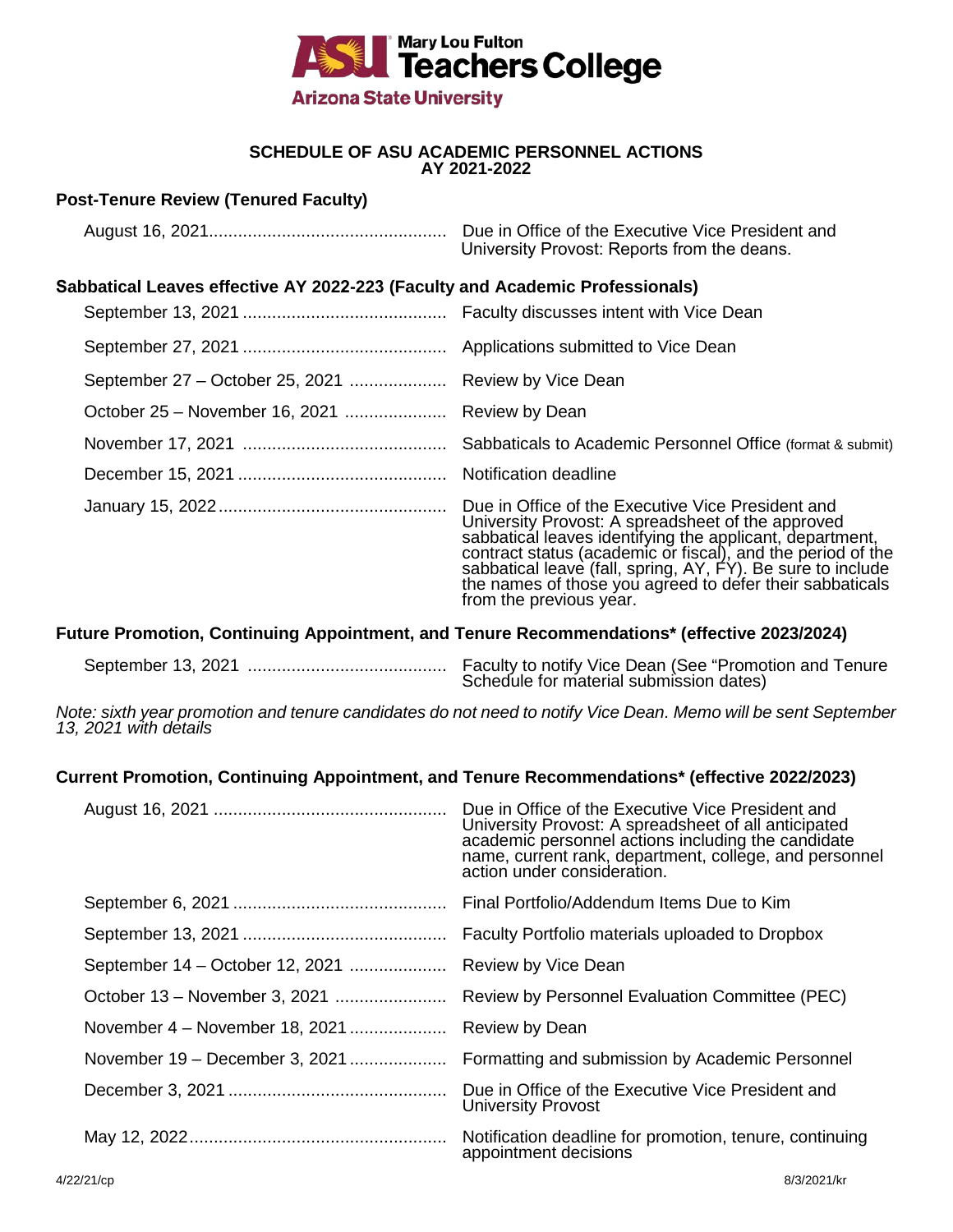

## **Evaluation of Probationary (Midway review) Faculty and Academic Professionals (Under Review) – Pilot program RPT**

| Due in Office of the Executive Vice President and<br>University Provost: A spreadsheet of all anticipated<br>academic personnel actions including the candidate<br>name, current rank, department, college, and personnel<br>action under consideration.                                                                                                                                                                                                                                                                                   |
|--------------------------------------------------------------------------------------------------------------------------------------------------------------------------------------------------------------------------------------------------------------------------------------------------------------------------------------------------------------------------------------------------------------------------------------------------------------------------------------------------------------------------------------------|
| College Staff contact creates RPT Cases and sends to<br>candidates                                                                                                                                                                                                                                                                                                                                                                                                                                                                         |
| Candidate provides materials to RPT                                                                                                                                                                                                                                                                                                                                                                                                                                                                                                        |
| College Staff contact reviews candidate materials, makes<br>necessary changes and uploads materials to appropriate<br>internal sections                                                                                                                                                                                                                                                                                                                                                                                                    |
|                                                                                                                                                                                                                                                                                                                                                                                                                                                                                                                                            |
|                                                                                                                                                                                                                                                                                                                                                                                                                                                                                                                                            |
|                                                                                                                                                                                                                                                                                                                                                                                                                                                                                                                                            |
|                                                                                                                                                                                                                                                                                                                                                                                                                                                                                                                                            |
| Due in Office of the Executive Vice President and<br>University Provost: 1. a spreadsheet of all probationary<br>reviews with final decision from the dean for regular<br>contracts or conditional contracts (include conditions) for<br>2022-23; attach to this listing a copy of the dean's<br>notification letter** and the signed original Request for<br>Academic Personnel Action (APA) form for the<br>successful candidate. 2. the complete files for any<br>candidates who are recommended for a terminal contract<br>for 2022-23 |
| Notification deadline for terminations effective May 16,<br>2022 (for faculty member in the first or second year of<br>employment with ASU); or effective May 16, 2023 (for those who have served more than two years as they are<br>given a terminal contract year).                                                                                                                                                                                                                                                                      |

**\*\*A reminder – do not distribute the notification letters to the candidates until all terminal reviews for your college have been completed by the provost – notify all candidates at the same time.**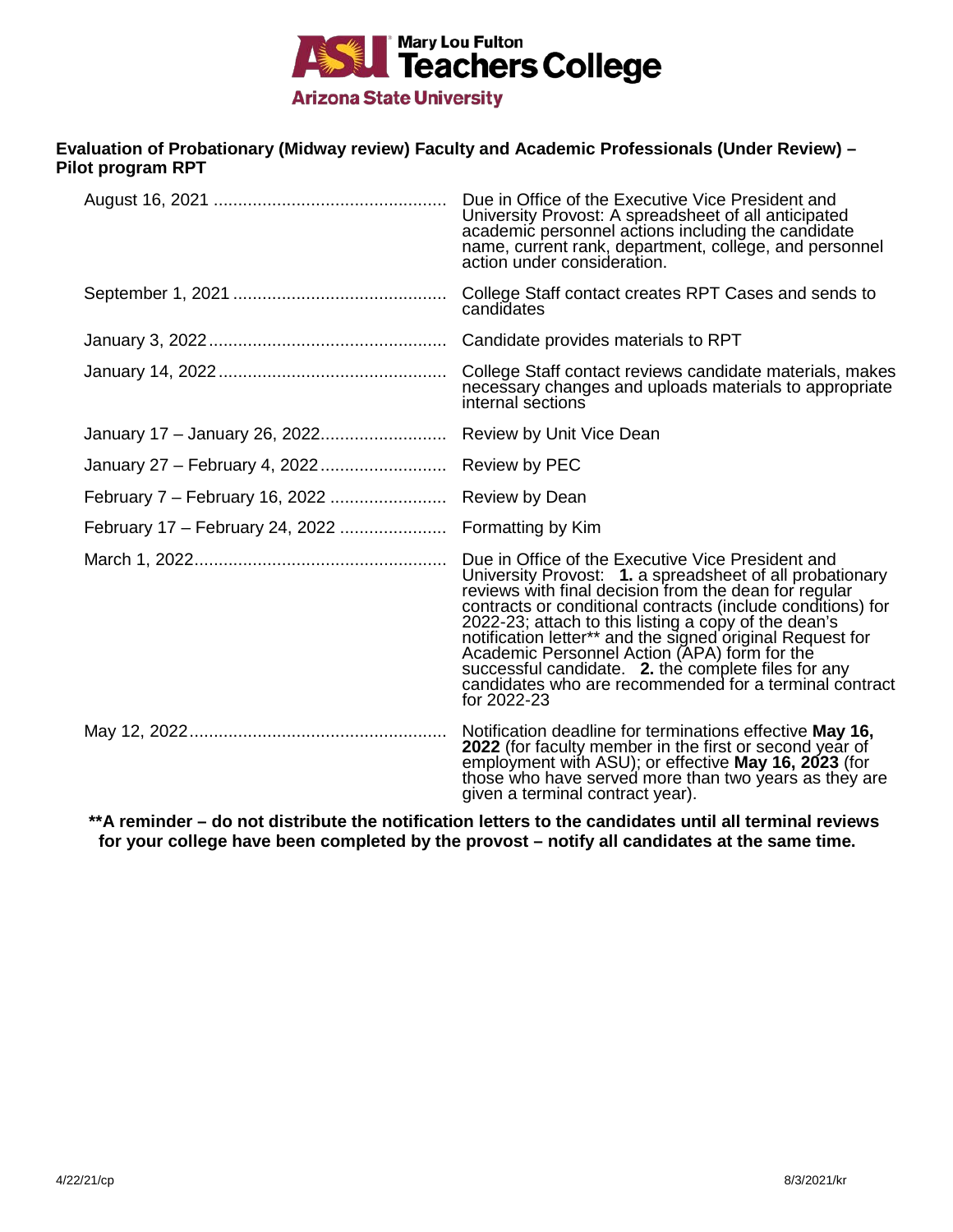

# **SCHEDULE OF ASU ACADEMIC PERSONNEL ACTIONS AY 2021-2022**

**Review for Renewal of Multi-Year Appointments and/or Promotion of Non-Tenure Eligible Clinical Faculty, Lecturers, Professors of Practice, Research Faculty and Academic Professionals (not on track)**

August 16, 2021................................................. Due in Office of the Executive Vice President and

University Provost: A spreadsheet of all anticipated academic personnel actions including the candidate name, current rank, department, college, and personnel action under consideration.

For all fixed-term promotion cases, a document of the unit/and or college document which contains the promotion criteria should be on file at the provost's office.

|                                               | List of 3-5 Internal Reviewers due to Kim                                                                                                                                                                                                                                              |
|-----------------------------------------------|----------------------------------------------------------------------------------------------------------------------------------------------------------------------------------------------------------------------------------------------------------------------------------------|
|                                               | Dean to provide 2 internal reviewers (1 from candidates list)                                                                                                                                                                                                                          |
|                                               | Faculty materials due to Academic Personnel Office                                                                                                                                                                                                                                     |
|                                               | Faculty materials uploaded to Dropbox                                                                                                                                                                                                                                                  |
|                                               |                                                                                                                                                                                                                                                                                        |
|                                               | <b>Review by NTE Personnel Committee</b>                                                                                                                                                                                                                                               |
| January 31 - February 4, 2022  Review by Dean |                                                                                                                                                                                                                                                                                        |
|                                               | Due in Office of the Executive Vice President and<br>University Provost: 1. signed Request for Academic<br>Personnél Action (APA) forms and the draft decision<br>letters for renewals for the next multi-year term. 2. the<br>portfolios for any candidates who are up for promotion. |
|                                               | Notification deadline to candidates regarding action on<br>renewal and/or promotion requests                                                                                                                                                                                           |

**\*NOTE:** The multi-year reviews are conducted during the year prior to the final year to be in compliance with ABOR policy.

### **Emeritus Status**

Tenured faculty and academic professionals with continuing status may be recommended for emeritus status upon retirement. Written notification of the retirement date with recommendation from the dean to the Office of the Executive Vice President and University Provost initiates this process, at the beginning of<br>the semester of retirement. Emeritus status is determined by the president.

#### **Annual Performance Evaluations (Pilot Program – RPT) under review process may change**